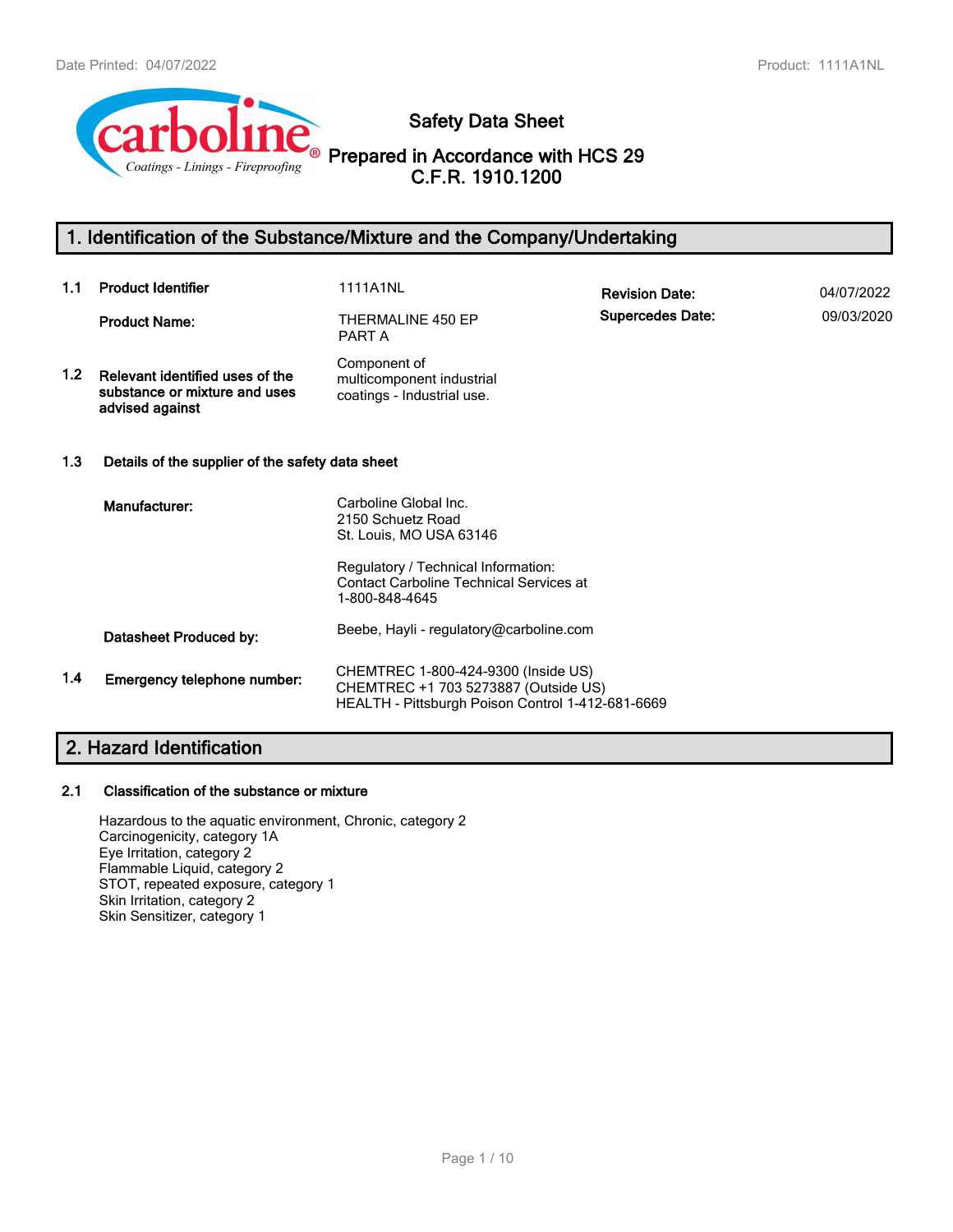## **2.2 Label elements**

### **Symbol(s) of Product**



### **Signal Word**

Danger

### **Named Chemicals on Label**

EPOXY RESIN BASED ON BISPHENOL F, MICROCRYSTALLINE SILICA, BISPHENOL A EPOXY RESIN

## **HAZARD STATEMENTS**

| Flammable Liquid, category 2                                 | H <sub>225</sub> | Highly flammable liquid and vapour.                                            |
|--------------------------------------------------------------|------------------|--------------------------------------------------------------------------------|
| Skin Irritation, category 2                                  | H315             | Causes skin irritation.                                                        |
| Skin Sensitizer, category 1                                  | H317             | May cause an allergic skin reaction.                                           |
| Eye Irritation, category 2                                   | H319             | Causes serious eye irritation.                                                 |
| Carcinogenicity, category 1A                                 | H350-1A          | May cause cancer.                                                              |
| STOT, repeated exposure, category 1                          | H372             | Causes damage to organs through prolonged or repeated<br>exposure.             |
| Hazardous to the aquatic environment,<br>Chronic, category 2 | H411             | Toxic to aquatic life with long lasting effects.                               |
| <b>PRECAUTION PHRASES</b>                                    |                  |                                                                                |
|                                                              | P201             | Obtain special instructions before use.                                        |
|                                                              | P202             | Do not handle until all safety precautions have been read<br>and understood.   |
|                                                              | P210             | Keep away from heat/sparks/open flames/hot surfaces. - No<br>smoking.          |
|                                                              | P235             | Keep cool.                                                                     |
|                                                              | P260             | Do not breathe dust/fume/gas/mist/vapours/spray.                               |
|                                                              | P264             | Wash hands thoroughly after handling.                                          |
|                                                              | P273             | Avoid release to the environment.                                              |
|                                                              | P280             | Wear protective gloves/protective clothing/eye protection/<br>face protection. |
|                                                              | P284             | Wear respiratory protection.                                                   |
|                                                              | P302+352         | IF ON SKIN: Wash with plenty of soap and water.                                |
|                                                              | P305+351+338     | IF IN EYES: Rinse cautiously with water for several minutes.                   |
|                                                              |                  | Remove contact lenses, if present and easy to do so.<br>Continue rinsing.      |
|                                                              | P308+313         | IF exposed or concerned: Get medical advice/attention                          |
|                                                              | P314             | Get medical advice/attention if you feel unwell.                               |
|                                                              | P333+313         | If skin irritation or rash occurs: Get medical advice/attention.               |
|                                                              | P391             | Collect spillage.                                                              |
|                                                              | P403+233         | Store in a well-ventilated place. Keep container tightly<br>closed.            |

# **2.3 Other hazards**

No Information

### **Results of PBT and vPvB assessment:**

The product does not meet the criteria for PBT/VPvB in accordance with Annex XIII.

# **3. Composition/Information On Ingredients**

### **3.2 Mixtures**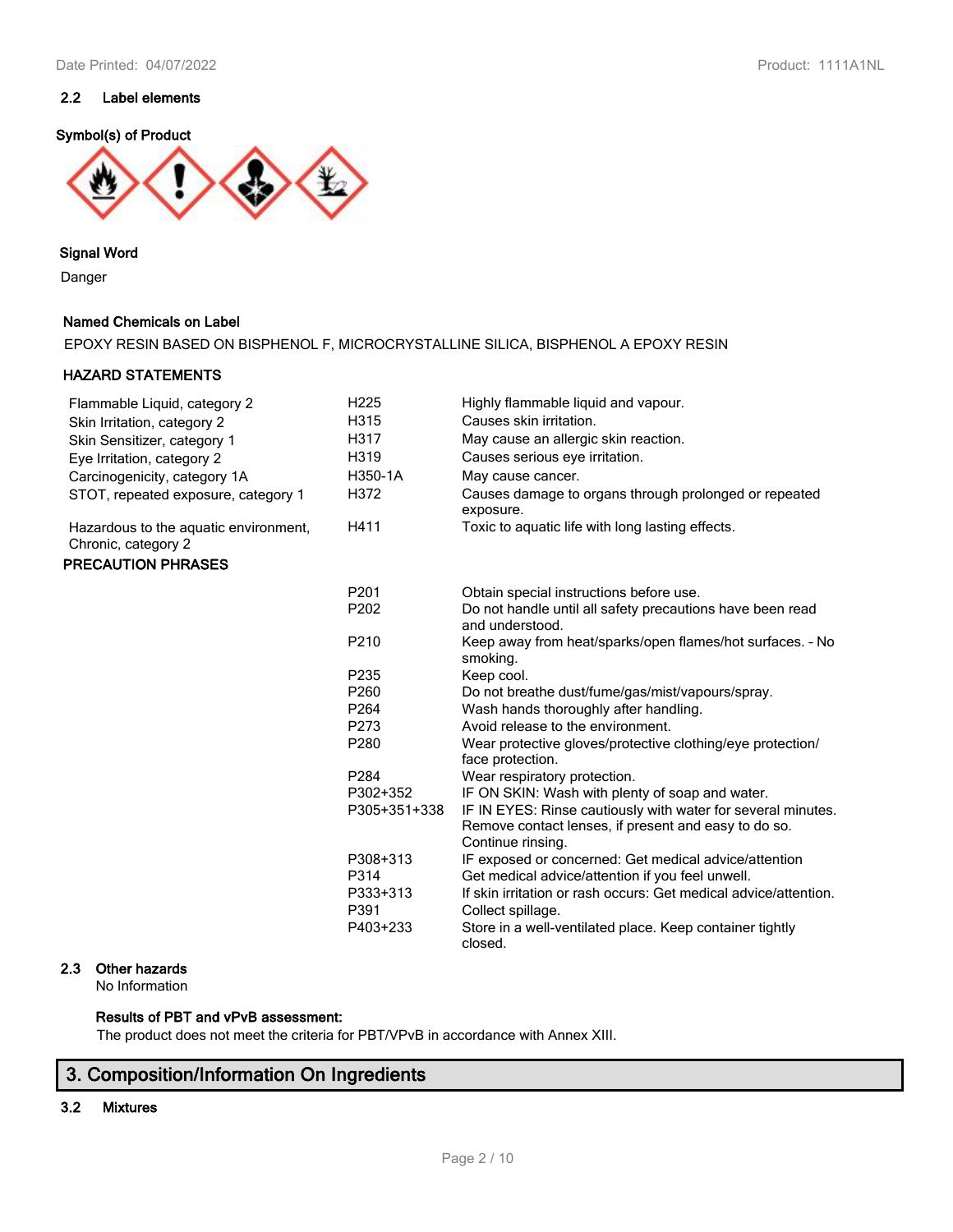#### Date Printed: 04/07/2022 Product: 1111A1NL

# **Hazardous ingredients**

| <b>Name According to EEC</b>                | <b>EINEC No.</b> | CAS-No.          | $\underline{\mathcal{H}}$ | <b>Classifications</b>                         |                                                                                                                                                                    |
|---------------------------------------------|------------------|------------------|---------------------------|------------------------------------------------|--------------------------------------------------------------------------------------------------------------------------------------------------------------------|
| <b>BISPHENOL A EPOXY</b><br><b>RESIN</b>    | 500-033-5        | 25068-38-6       | $25 - 50$                 | H315-317-319-411                               | Aquatic Chronic 2, Eye Irrit. 2,<br>Skin Irrit. 2, Skin Sens. 1                                                                                                    |
| <b>MICROCRYSTALLINE</b><br><b>SILICA</b>    | 238-878-4        | 14808-60-7       | $25 - 50$                 | H350-372                                       | Carc. 1A, STOT RE 1                                                                                                                                                |
| <b>TITANIUM DIOXIDE</b>                     | 236-675-5        | 13463-67-7       | $10 - 25$                 |                                                |                                                                                                                                                                    |
| <b>METHYL ETHYL</b><br><b>KETONE</b>        | 201-159-0        | 78-93-3          | $2.5 - 10$                | H225-319-336                                   | Eye Irrit. 2, Flam. Liq. 2, STOT<br>SE 3 NE                                                                                                                        |
| <b>BLACK IRON</b><br><b>MANGANESE OXIDE</b> |                  | 75864-23-2       | $2.5 - 10$                | H373                                           |                                                                                                                                                                    |
| <b>TOLUENE</b>                              | 203-625-9        | 108-88-3         | $1.0 - 2.5$               | H225-304-315-319-332-335-336<br>$-361-370-412$ | Acute Tox. 4 Inhalation,<br>Aquatic Chronic 3, Asp. Tox.<br>1, Eye Irrit. 2, Flam. Lig. 2,<br>Repr. 2, Skin Irrit. 2, STOT SE<br>1, STOT SE 3 NE, STOT SE<br>3 RTI |
| <b>EPOXY RESIN BASED</b><br>ON BISPHENOL F  | 701-263-0        | 9003-36-5        | $1.0 - 2.5$               | H315-317-411                                   | Aquatic Chronic 2, Skin Irrit. 2,<br>Skin Sens. 1                                                                                                                  |
| CAS-No                                      |                  | <b>M-Factore</b> |                           |                                                |                                                                                                                                                                    |

| CAS-No.    | <b>M-Factors</b>                                                                              |
|------------|-----------------------------------------------------------------------------------------------|
| 25068-38-6 |                                                                                               |
| 14808-60-7 |                                                                                               |
| 13463-67-7 |                                                                                               |
| 78-93-3    |                                                                                               |
| 75864-23-2 |                                                                                               |
| 108-88-3   |                                                                                               |
| 9003-36-5  |                                                                                               |
| Remarks:   | CAS No. 25068-38-6 identified as CAS No. 1675-54-3, EC No. 216-823-5 under REACH Registration |

**Additional Information:** The text for GHS Hazard Statements shown above (if any) is given in Section 16.

## **4. First-aid Measures**

#### **4.1 Description of First Aid Measures**

**AFTER INHALATION:** Give oxygen or artificial respiration if needed. Remove person to fresh air. If signs/symptoms continue, get medical attention.

**AFTER SKIN CONTACT:** In case of contact, immediately flush skin with plenty of water for at least 15 minutes while removing contaminated clothing and shoes. If skin irritation persists, call a physician.

**AFTER EYE CONTACT:** Rinse thoroughly with plenty of water for at least 15 minutes and consult a physician.

**AFTER INGESTION:** Do NOT induce vomiting. Never give anything by mouth to an unconscious person. If swallowed, call a poison control centre or doctor immediately.

#### **4.2 Most important symptoms and effects, both acute and delayed**

Harmful if swallowed. Irritating to eyes and skin. Risk of serious damage to the lungs (by aspiration). Vapours may cause drowsiness and dizziness. Toxic to aquatic organisms.

### **4.3 Indication of any immediate medical attention and special treatment needed**

No information available on clinical testing and medical monitoring. Specific toxicological information on substances, if available, can be found in section 11.

When symptoms persist or in all cases of doubt seek medical advice.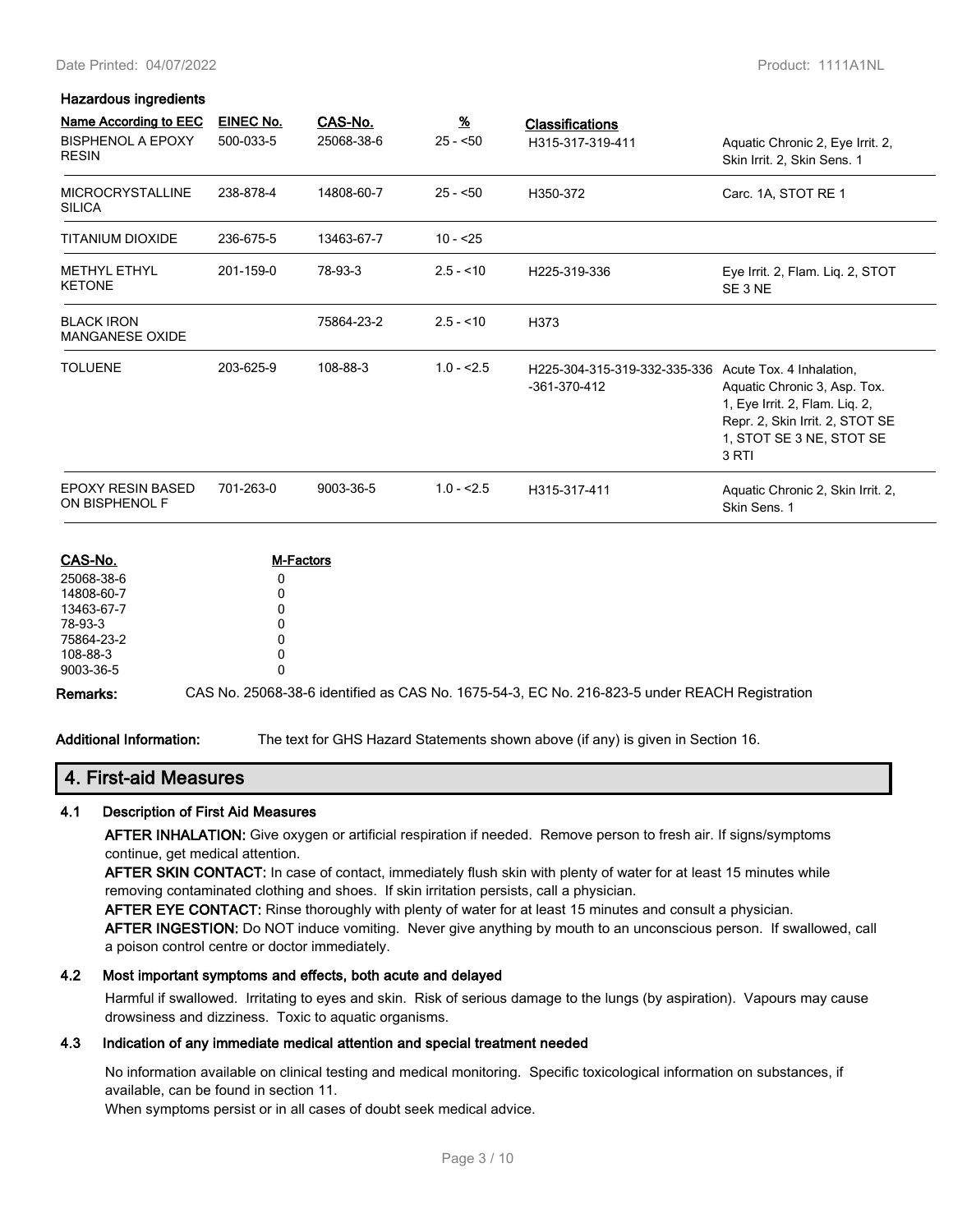# **5. Fire-fighting Measures**

#### **5.1 Extinguishing Media:**

Carbon Dioxide, Dry Chemical, Foam, Water Fog

**UNUSUAL FIRE AND EXPLOSION HAZARDS:** Flammable liquid. Vapours are heavier than air and may spread along floors. Vapours may form explosive mixtures with air. Vapors may travel to areas away from work site before igniting/flashing back to vapor source. Provide adequate ventilation. Prevent the creation of flammable or explosive concentrations of vapour in air and avoid vapour concentration higher than the occupational exposure limits. Keep away from heat/sparks/open flames/hot surfaces. - No smoking. Electrical installations / working materials must comply with the technological safety standards. Wear shoes with conductive soles.

### **FOR SAFETY REASONS NOT TO BE USED:** No Information

**5.2 Special hazards arising from the substance or mixture**

No Information

#### **5.3 Advice for firefighters**

SPECIAL FIREFIGHTING PROCEDURES: In the event of fire, wear self-contained breathing apparatus. Cool containers / tanks with water spray. Flammable.

SPECIAL FIREFIGHTING PROTECTION EQUIPMENT: No Information

## **6. Accidental Release Measures**

#### **6.1 Personal precautions, protective equipment and emergency procedures**

Ensure adequate ventilation. Evacuate personnel to safe areas. Remove all sources of ignition. To avoid ignition of vapours by static electricity discharge, all metal parts of the equipment must be grounded. Wear personal protective equipment. For personal protection see section 8.

#### **6.2 Environmental precautions**

Do not allow material to contaminate ground water system. Prevent product from entering drains.

### **6.3 Methods and material for containment and cleaning up**

Prevent further leakage or spillage if safe to do so. Contain spillage, soak up with non-combustible absorbent material, (e.g. sand, earth, diatomaceous earth, vermiculite) and transfer to a container for disposal according to local / national regulations (see section 13).

#### **6.4 Reference to other sections**

No Information

## **7. Handling and Storage**

## **7.1 Precautions for safe handling**

**INSTRUCTIONS FOR SAFE HANDLING :** Keep containers dry and tightly closed to avoid moisture absorption and contamination. Prepare the working solution as given on the label(s) and/or the user instructions. Do not breathe vapours or spray mist. Ensure all equipment is electrically grounded before beginning transfer operations. Do not use sparking tools. Do not get in eyes, on skin, or on clothing. Use only with adequate ventilation/personal protection. Wash thoroughly after handling.

**PROTECTION AND HYGIENE MEASURES :** Handle in accordance with good industrial hygiene and safety practice. Wash hands before breaks and at the end of workday. When using, do not eat, drink or smoke.

#### **7.2 Conditions for safe storage, including any incompatibilities**

#### **CONDITIONS TO AVOID:** Heat, flames and sparks.

**STORAGE CONDITIONS:** Keep container closed when not in use. Store in a dry, well ventilated place away from sources of heat, ignition and direct sunlight.

## **7.3 Specific end use(s)**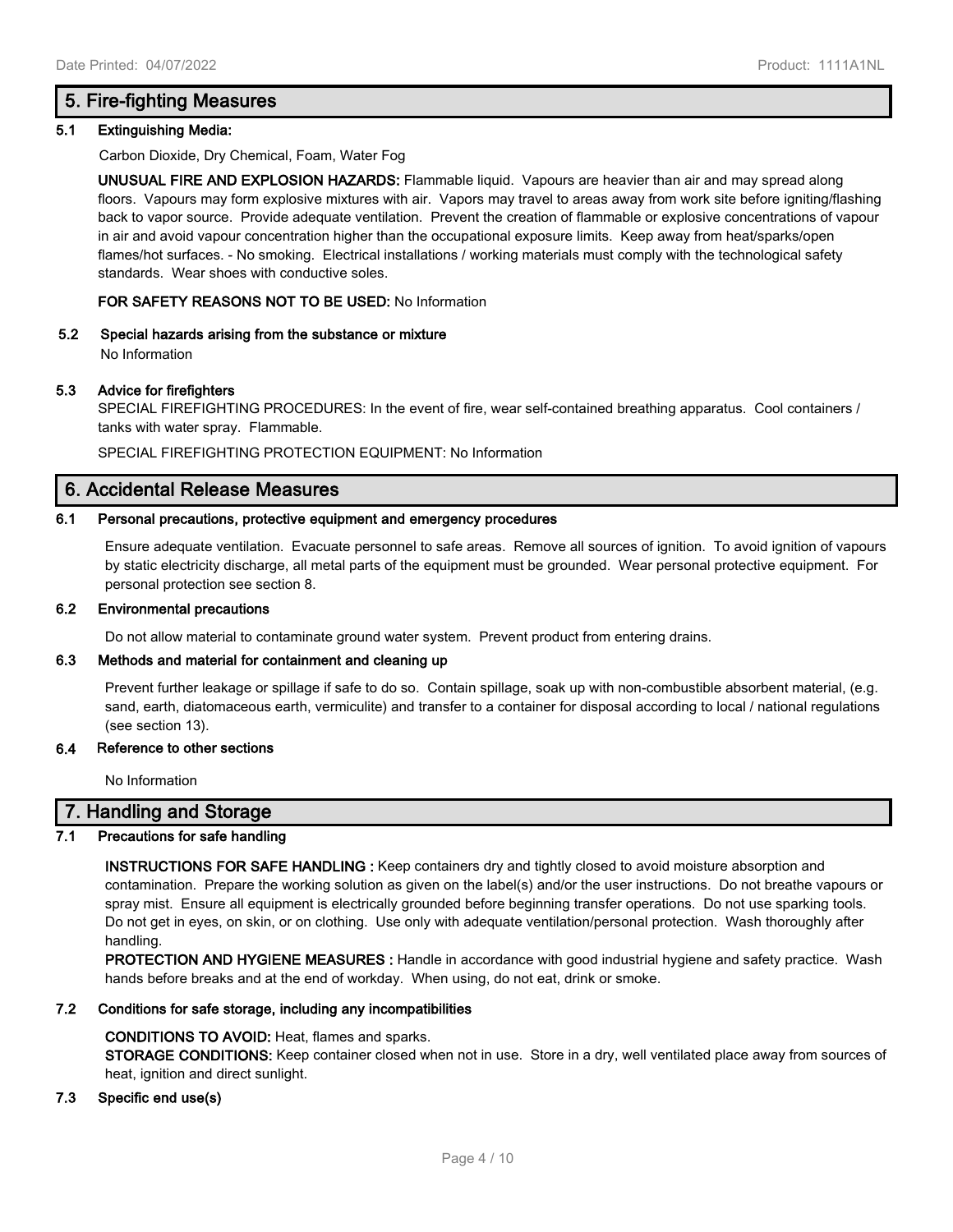No specific advice for end use available.

# **8. Exposure Controls/Personal Protection**

# **8.1 Control parameters**

**Ingredients with Occupational Exposure Limits (US)**

| Name                              | CAS-No.    | <b>ACGIH TWA</b>  | <b>ACGIH STEL</b>                           | <b>ACGIH Ceiling</b> |
|-----------------------------------|------------|-------------------|---------------------------------------------|----------------------|
| BISPHENOL A EPOXY RESIN           | 25068-38-6 | N/E               | N/E                                         | N/E                  |
| MICROCRYSTALLINE SILICA           | 14808-60-7 | 0.025 MGM3        | N/E                                         | N/E                  |
| TITANIUM DIOXIDE                  | 13463-67-7 | $10 \text{ mg/m}$ | N/E                                         | N/E                  |
| METHYL ETHYL KETONE               | 78-93-3    | 200 PPM           | 300 PPM                                     | N/E                  |
| <b>BLACK IRON MANGANESE OXIDE</b> | 75864-23-2 | N/E               | N/E                                         | N/E                  |
| <b>TOLUENE</b>                    | 108-88-3   | 20 PPM            | N/E                                         | N/E                  |
| EPOXY RESIN BASED ON BISPHENOL F  | 9003-36-5  | N/E               | N/E                                         | N/E                  |
| Name                              | CAS-No.    | <b>OSHA PEL</b>   | <b>OSHA STEL</b>                            |                      |
| <b>BISPHENOL A EPOXY RESIN</b>    | 25068-38-6 | N/E               | N/E                                         |                      |
| MICROCRYSTALLINE SILICA           | 14808-60-7 | 0.05 MGM3         | N/E                                         |                      |
| <b>TITANIUM DIOXIDE</b>           | 13463-67-7 | <b>15 MGM3</b>    | N/E                                         |                      |
| <b>METHYL ETHYL KETONE</b>        | 78-93-3    |                   | 590 MGM3, 200 PP885 MGM3, 300<br><b>PPM</b> |                      |
| <b>BLACK IRON MANGANESE OXIDE</b> | 75864-23-2 | N/E               | N/E                                         |                      |
| <b>TOLUENE</b>                    | 108-88-3   | $200$ ppm         | 560 MGM3, 150<br><b>PPM</b>                 |                      |
| EPOXY RESIN BASED ON BISPHENOL F  | 9003-36-5  | N/E               | N/E                                         |                      |

**FURTHER ADVICE:** Refer to the regulatory exposure limits for the workforce enforced in each country. Some components may not have been classified under the EU CLP Regulation.

#### **8.2 Exposure controls**

#### **Personal Protection**

**RESPIRATORY PROTECTION:** In order to avoid inhalation of spray-mist and sanding dust, all spraying and sanding must be done wearing adequate respirator. Use only with ventilation to keep levels below exposure guidelines reported in this document. User should test and monitor exposure levels to ensure all personnel are below guidelines. If not sure, or not able to monitor, use State or federally approved supplied air respirator. For silica containing coatings in a liquid state, and/or if no exposure limits are established above, air-supplied respirators are generally not required.

**EYE PROTECTION:** Safety glasses with side-shields.

**HAND PROTECTION:** Gloves should be discarded and replaced if there is any indication of degradation or chemical breakthrough. Impervious gloves. Request information on glove permeation properties from the glove supplier. Lightweight protective clothing

**OTHER PROTECTIVE EQUIPMENT:** Ensure that eyewash stations and safety showers are close to the workstation location. **ENGINEERING CONTROLS:** Avoid contact with skin, eyes and clothing. Ensure adequate ventilation, especially in confined areas.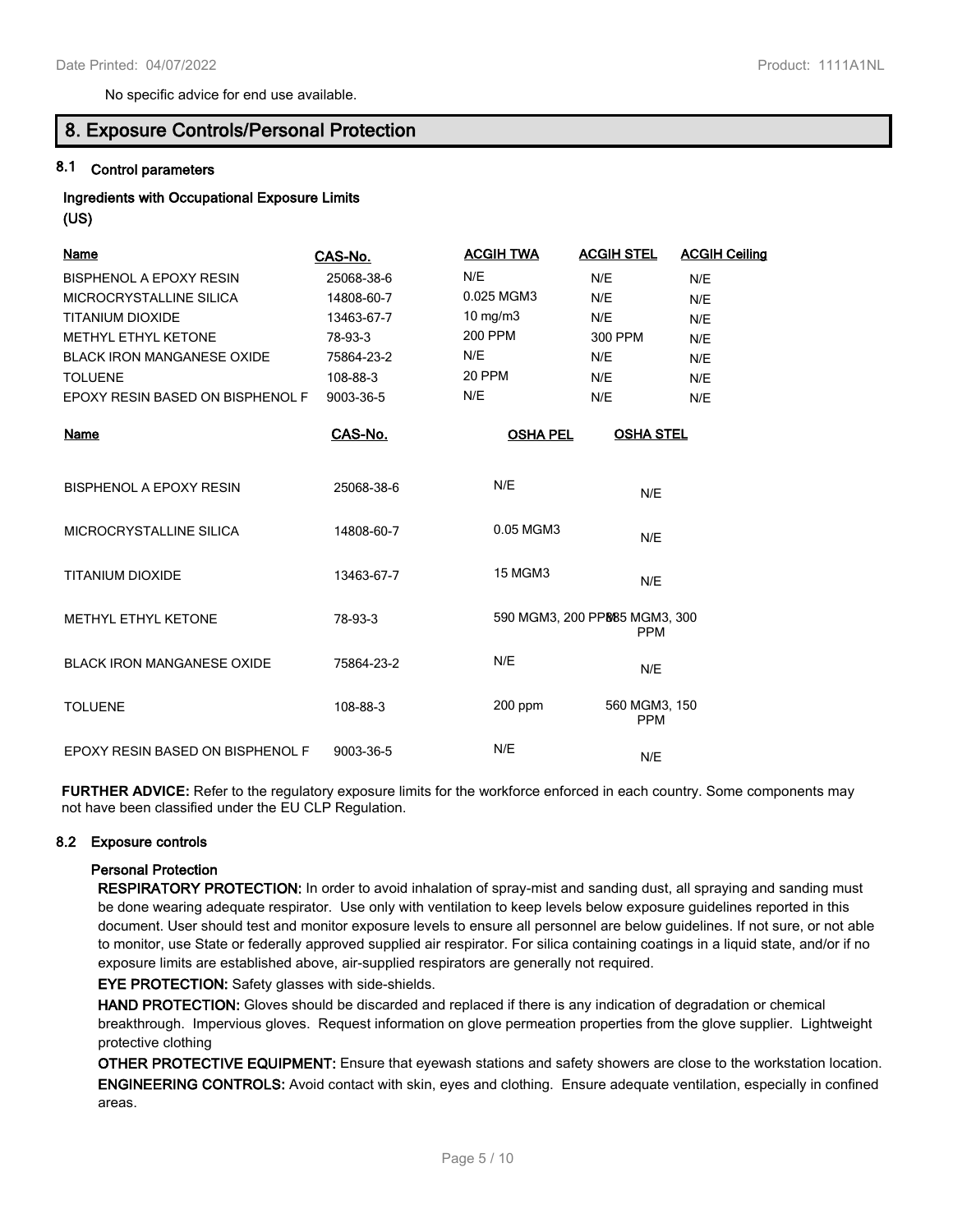# **9. Physical and Chemical Properties**

| 9.1 | Information on basic physical and chemical properties<br>Appearance: | Red Or Grey Viscous Liquid   |
|-----|----------------------------------------------------------------------|------------------------------|
|     | <b>Physical State</b>                                                | Liquid                       |
|     | Odor                                                                 | Epoxy                        |
|     | Odor threshold                                                       | N/D                          |
|     | рH                                                                   | N/D                          |
|     | Melting point / freezing point (°C)                                  | N/D                          |
|     | Boiling point/range (°C)                                             | 173 F (78 C) - 500 F (260 C) |
|     | Flash Point (°C)                                                     | 52F (11C)                    |
|     | <b>Evaporation rate</b>                                              | Slower Than Ether            |
|     | Flammability (solid, gas)                                            | Not determined               |
|     | Upper/lower flammability or explosive<br><b>limits</b>               | $1.3 - 10.1$                 |
|     | Vapour Pressure, mmHg                                                | N/D                          |
|     | Vapour density                                                       | Heavier than Air             |
|     | <b>Relative density</b>                                              | Not determined               |
|     | Solubility in / Miscibility with water                               | N/D                          |
|     | Partition coefficient: n-octanol/water                               | Not determined               |
|     | Auto-ignition temperature (°C)                                       | Not determined               |
|     | Decomposition temperature (°C)                                       | Not determined               |
|     | <b>Viscosity</b>                                                     | Unknown                      |
|     | <b>Explosive properties</b>                                          | Not determined               |
|     | <b>Oxidising properties</b>                                          | Not determined               |
| 9.2 | Other information                                                    |                              |
|     | VOC Content g/l:                                                     | 119                          |
|     | Specific Gravity (g/cm3)                                             | 1.576                        |

# **10. Stability and Reactivity**

## **10.1 Reactivity**

No reactivity hazards known under normal storage and use conditions.

#### **10.2 Chemical stability**

Stable under normal conditions.

#### **10.3 Possibility of hazardous reactions**

Hazardous polymerisation does not occur.

# **10.4 Conditions to avoid**

Heat, flames and sparks.

#### **10.5 Incompatible materials**

Strong oxidizing agents.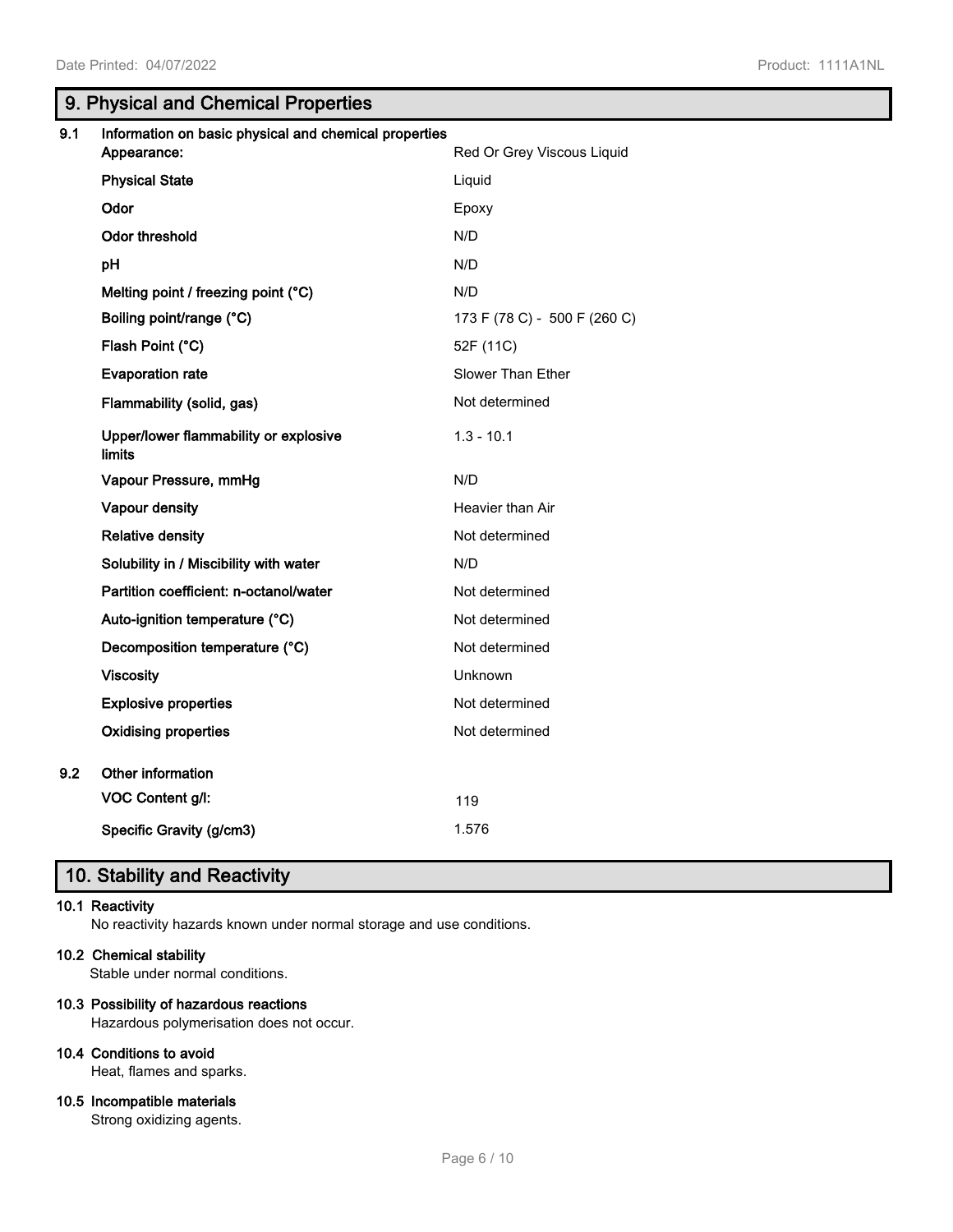## **10.6 Hazardous decomposition products**

Carbon dioxide (CO2), carbon monoxide (CO), oxides of nitrogen (NOx), dense black smoke.

# **11. Toxicological Information**

|  | 11.1 Information on toxicological effects |  |
|--|-------------------------------------------|--|
|  |                                           |  |

| <b>Acute Toxicity:</b>                                     |                                                |
|------------------------------------------------------------|------------------------------------------------|
| Oral LD50:                                                 | N/D                                            |
| <b>Inhalation LC50:</b>                                    | N/D                                            |
| Irritation:                                                | Eye Irritation and Skin Irritation, category 2 |
| Corrosivity:                                               | Unknown                                        |
| Sensitization:                                             | Skin Sensitizer, category 1                    |
| Repeated dose toxicity:                                    | STOT, repeated exposure, category 1            |
| Carcinogenicity:                                           | Carcinogenicity, category 1A                   |
| Mutagenicity:                                              | Unknown                                        |
| <b>Toxicity for reproduction:</b><br>STOT-single exposure: | Unknown<br>Unknown                             |
| STOT-repeated exposure:                                    | Unknown                                        |
| <b>Aspiration hazard:</b>                                  | Unknown                                        |

**If no information is available above under Acute Toxicity then the acute effects of this product have not been tested. Data on individual components are tabulated below:**

| CAS-No.    | <b>Chemical Name</b>                        | Oral LD50                  | Dermal LD50                    | Vapor LC50                              | Gas LC50          | <b>Dust/Mist</b><br><b>LC50</b> |
|------------|---------------------------------------------|----------------------------|--------------------------------|-----------------------------------------|-------------------|---------------------------------|
| 25068-38-6 | BISPHENOL A EPOXY RESIN                     | 11400 mg/kg,<br>rat, oral  | 23000 mg/kg,<br>dermal, rabbit | $>20$ mL/kg<br>skin,<br>sensitizer      |                   |                                 |
| 14808-60-7 | MICROCRYSTALLINE SILICA                     | 22500 mg/kg                | Not Available                  | Not Available                           | 0.000             | 0.000                           |
| 13463-67-7 | TITANIUM DIOXIDE                            | 25000 mg/kg,<br>oral (rat) | Not Available                  | Not Available                           | No<br>Information | No<br>Information               |
| 78-93-3    | <b>METHYL ETHYL KETONE</b>                  | 2194 mg/kg<br>rat, oral    | Not Available                  | 34.5 mg/L/ 4<br>hour rat.<br>inhalation | 0.000             | 0.000                           |
| 75864-23-2 | <b>BLACK IRON MANGANESE</b><br><b>OXIDE</b> | Not Available              |                                | Not Available                           | 0.000             | 0.000                           |
| 108-88-3   | <b>TOLUENE</b>                              | 5000 mg/kg<br>rat oral     | 12267 mg/kg,<br>dermal, rabbit | 8000 ppm/4<br>hrs, rat,<br>inhalation   | 0.000             | 0.000                           |
| 9003-36-5  | EPOXY RESIN BASED ON<br><b>BISPHENOL F</b>  | >5000 mg/kg,<br>oral, rat  |                                | Not Available                           | 0.000             | 0.000                           |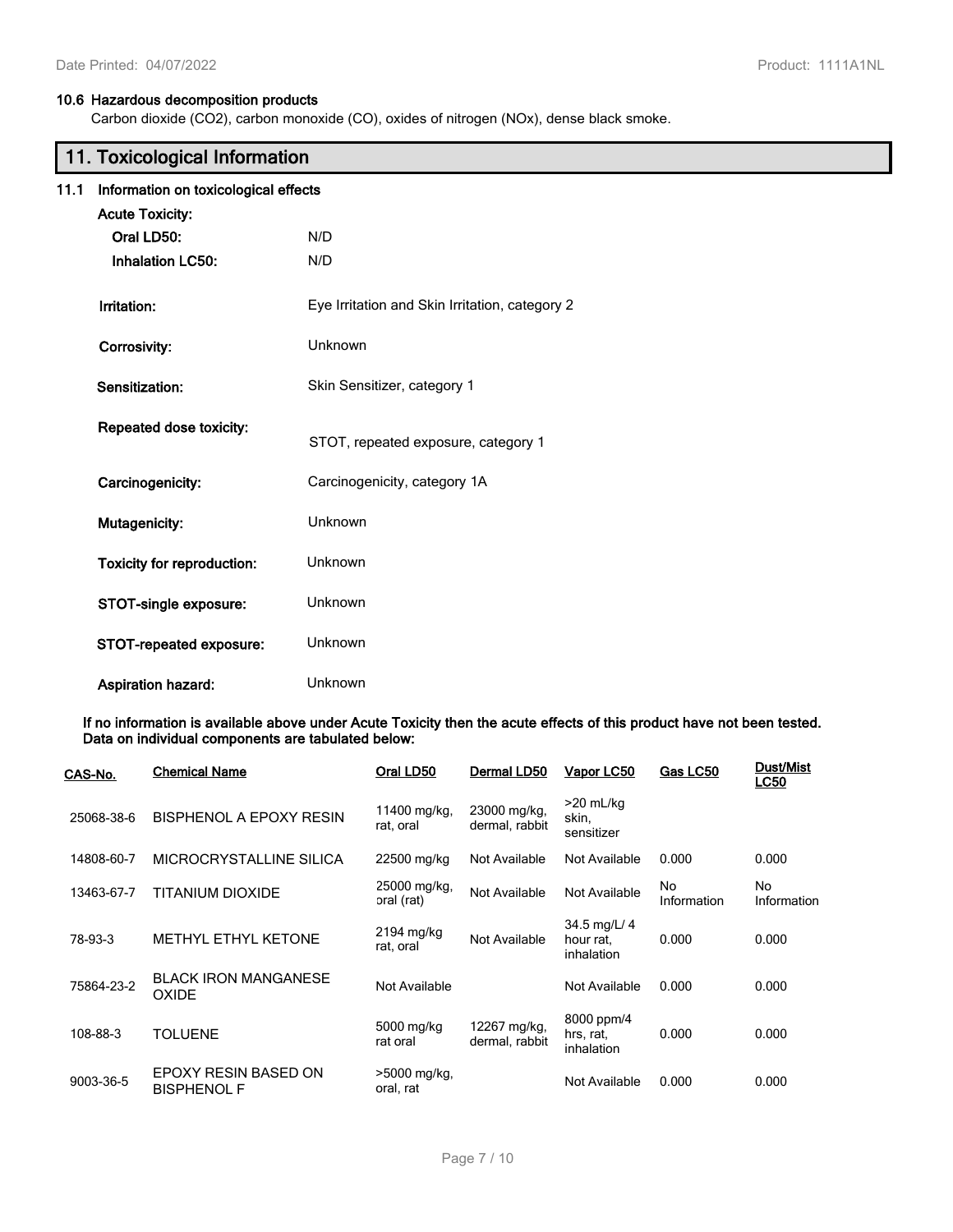### **Additional Information:**

This product contains silica which is classified by IARC as a known human carcinogen (Group 1). Crystalline silica is known to cause silicosis. The classification(s) is/are relevant when exposed to these respirable substances in dust or powder form only, including cured product that is subject to sanding, grinding, cutting, or other surface preparation activities.

# **12. Ecological Information**

| 12.1      | Toxicity:                                     |                                   |                                                                                    |                                          |                   |                                                  |  |
|-----------|-----------------------------------------------|-----------------------------------|------------------------------------------------------------------------------------|------------------------------------------|-------------------|--------------------------------------------------|--|
|           |                                               | EC50 48hr (Daphnia):              | Unknown                                                                            |                                          |                   |                                                  |  |
|           |                                               | IC50 72hr (Algae):                | Unknown                                                                            |                                          |                   |                                                  |  |
|           |                                               | LC50 96hr (fish):                 | Unknown                                                                            |                                          |                   |                                                  |  |
| 12.2      |                                               | Persistence and degradability:    | Unknown                                                                            |                                          |                   |                                                  |  |
| 12.3      |                                               | <b>Bioaccumulative potential:</b> | Unknown                                                                            |                                          |                   |                                                  |  |
| 12.4      |                                               | Mobility in soil:                 | Unknown                                                                            |                                          |                   |                                                  |  |
| 12.5      | <b>Results of PBT and vPvB</b><br>assessment: |                                   | The product does not meet the criteria for PBT/VPvB in accordance with Annex XIII. |                                          |                   |                                                  |  |
| 12.6      |                                               | Other adverse effects:            | Unknown                                                                            |                                          |                   |                                                  |  |
| CAS-No.   |                                               | <b>Chemical Name</b>              |                                                                                    | <b>EC50 48hr</b>                         | IC50 72hr         | <b>LC50 96hr</b>                                 |  |
|           | 25068-38-6                                    | <b>BISPHENOL A EPOXY RESIN</b>    |                                                                                    | 2.1 mg/l (daphnia)                       | 11 $mg/l$ (algae) | $1.3$ mg/l (fish)                                |  |
|           | 14808-60-7                                    | MICROCRYSTALLINE SILICA           |                                                                                    | No information                           | No information    | No information                                   |  |
|           | 13463-67-7                                    | <b>TITANIUM DIOXIDE</b>           |                                                                                    | No information                           | No information    | No information                                   |  |
| 78-93-3   |                                               | <b>METHYL ETHYL KETONE</b>        |                                                                                    | 308 mg/l (Daphnia<br>magna)              | No information    | 2993 mg/l (Pimephales<br>promelas)               |  |
|           | 75864-23-2                                    | <b>BLACK IRON MANGANESE OXIDE</b> |                                                                                    | No information                           | No information    | No information                                   |  |
| 108-88-3  |                                               | <b>TOLUENE</b>                    |                                                                                    | 6 mg/l (Daphnia magna) 12.5 mg/L (Algae) |                   | 5.8 mg/L (Fish)                                  |  |
| 9003-36-5 |                                               | EPOXY RESIN BASED ON BISPHENOL F  |                                                                                    | 1.6 mg/l (Daphnia<br>Magna)              |                   | 1.8 mg/l (Green Algae) 0.55 mg/l (Rainbow Trout) |  |

# **13. Disposal Considerations**

**13.1 WASTE TREATMENT METHODS:** Do not burn, or use a cutting torch on, the empty drum. If recycling is not practicable, dispose of in compliance with local regulations. Dispose of in accordance with local regulations. Empty containers should be taken to an approved waste handling site for recycling or disposal.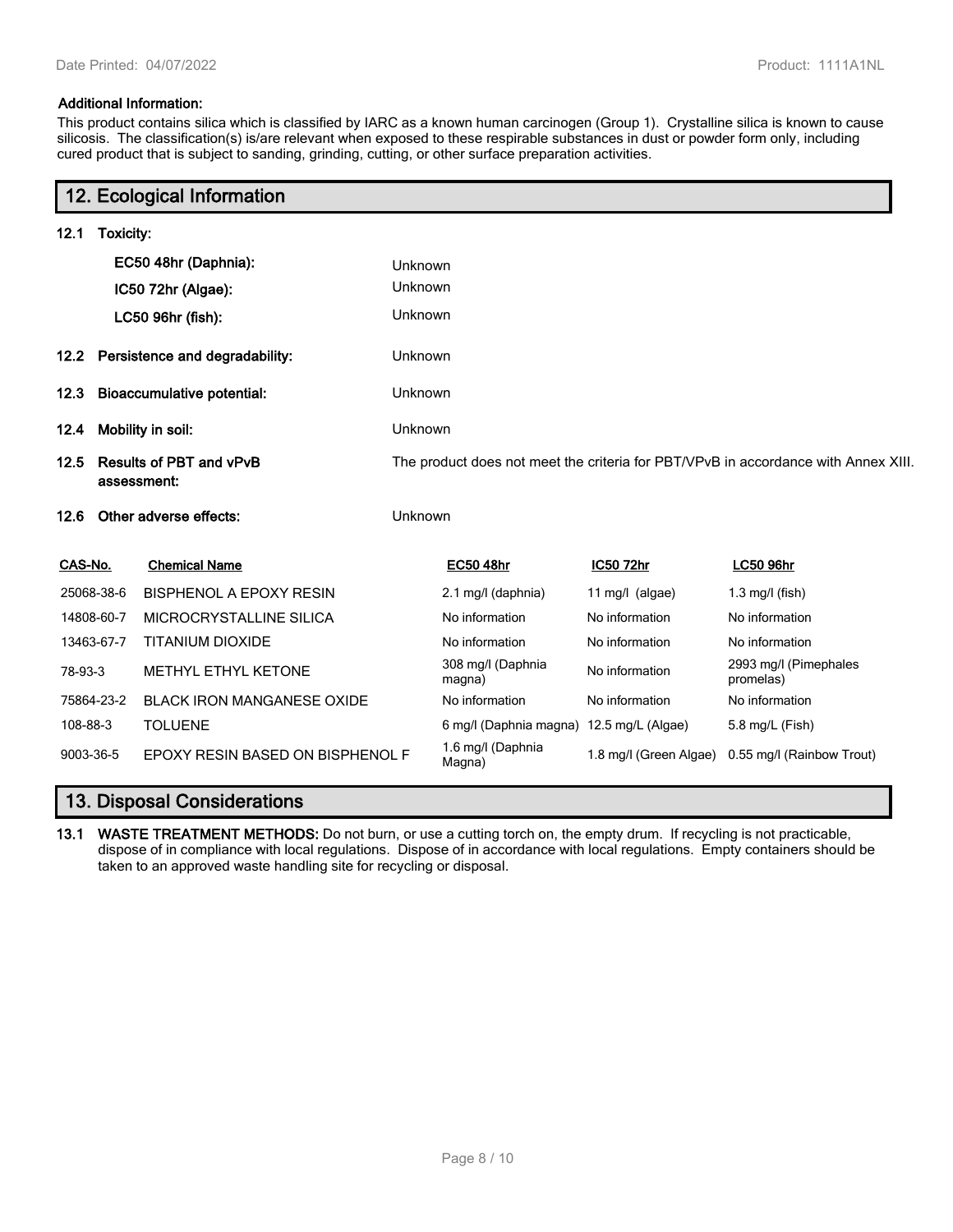# **14. Transport Information**

| 14.1 | UN number                                                                   | UN1263                              |
|------|-----------------------------------------------------------------------------|-------------------------------------|
|      | 14.2 UN proper shipping name                                                | Paint                               |
|      | Technical name                                                              | N/A                                 |
|      | 14.3 Transport hazard class(es)                                             | 3                                   |
|      | Subsidiary shipping hazard                                                  | N/A                                 |
| 14.4 | Packing group                                                               | $\mathsf{I}$                        |
| 14.5 | <b>Environmental hazards</b>                                                | Marine Pollutant: Yes (Epoxy Resin) |
| 14.6 | Special precautions for user                                                | Unknown                             |
|      | $EmS-No.$ :                                                                 | $F-E. S-E$                          |
| 14.7 | Transport in bulk according to Annex II<br>of MARPOL 73/78 and the IBC code | Unknown                             |

## **15. Regulatory Information**

**15.1 Safety, health and environmental regulations/legislation for the substance or mixture:**

# **U.S. Federal Regulations: As follows -**

## **CERCLA - Sara Hazard Category**

This product has been reviewed according to the EPA 'Hazard Categories' promulgated under Sections 311 and 312 of the Superfund Amendment and Reauthorization Act of 1986 (SARA Title III) and is considered, under applicable definitions, to meet the following categories:

Flammable (gases, aerosols, liquids, or solids), Carcinogenicity, Skin Corrosion or Irritation, Respiratory or Skin Sensitization, Serious eye damage or eye irritation, Specific target organ toxicity (single or repeated exposure)

#### **Sara Section 313:**

This product contains the following substances subject to the reporting requirements of Section 313 of Title III of the Superfund Amendment and Reauthorization Act of 1986 and 40 CFR part 372:

| <b>Chemical Name</b> | CAS-No.  | <u>%</u> |
|----------------------|----------|----------|
| METHYL ETHYL KETONE  | 78-93-3  | 6.52     |
| <b>TOLUENE</b>       | 108-88-3 | 2.17     |

#### **Toxic Substances Control Act:**

All components of this product are either listed on the TSCA Inventory or are exempt.

This product contains the following chemical substances subject to the reporting requirements of TSCA 12(B) if exported from the United States:

#### No TSCA 12(b) components exist in this product.

# **U.S. State Regulations: As follows -**

#### **New Jersey Right-to-Know:**

The following materials are non-hazardous, but are among the top five components in this product.

| <b>Chemical Name</b> | CAS-No.   |
|----------------------|-----------|
| <b>IRON OXIDE</b>    | 1309-37-1 |
| ALUMINUM SILICATE    | 1332-58-7 |